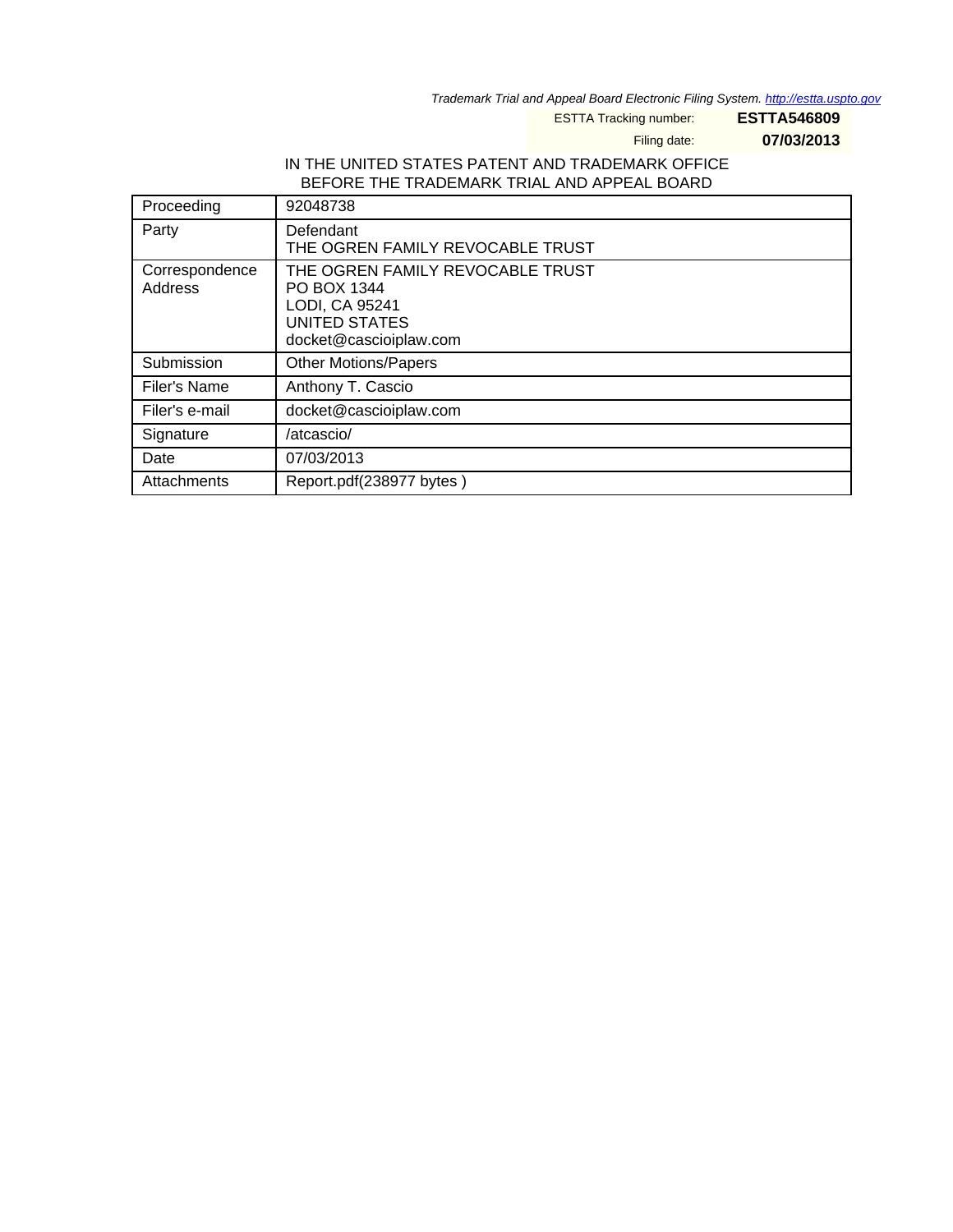### **IN THE UNITED STATES PATENT AND TRADEMARK OFFICE BEFORE THE TRADEMARK TRIAL AND APPEAL BOARD**

In the matter of: SOLAR SMART Registration No. 3,026,412 Issued December 13, 2005 SunPower Corporation, Plaintiff (b)  $\mathbf v$ .  $\qquad \qquad \qquad$  ) The Ogren Family Revocable Trust, )

Defendant

) Cancellation No. 92048738

)

)

Pursuant to a notice issued by the Trademark Trial and Appeal Board, dated January 25, 2013, in the above captioned action, all further stipulated requests for suspension or extensions of time must be accompanied by a report on the progress of the parties' settlement talks sufficient to establish good cause for any continued suspension. This report is in addition to the stipulated request for suspension filed on June 25, 2013.

**REPORT OF PROGRESS OF SETTLEMENT**

Defendant, The Ogren Family Revocable Trust, reports the following:

1. The parties have entered into a Consent and Settlement Agreement which became fully executed on December 19, 2012. Under the terms of the Consent and Settlement Agreement, the parties hereto have agreed, *inter alia*:

a. Plaintiff, SunPower Corporation, acknowledges Defendant's ownership and right in and to the SOLAR SMART registration and also agrees to dismiss this cancellation proceeding;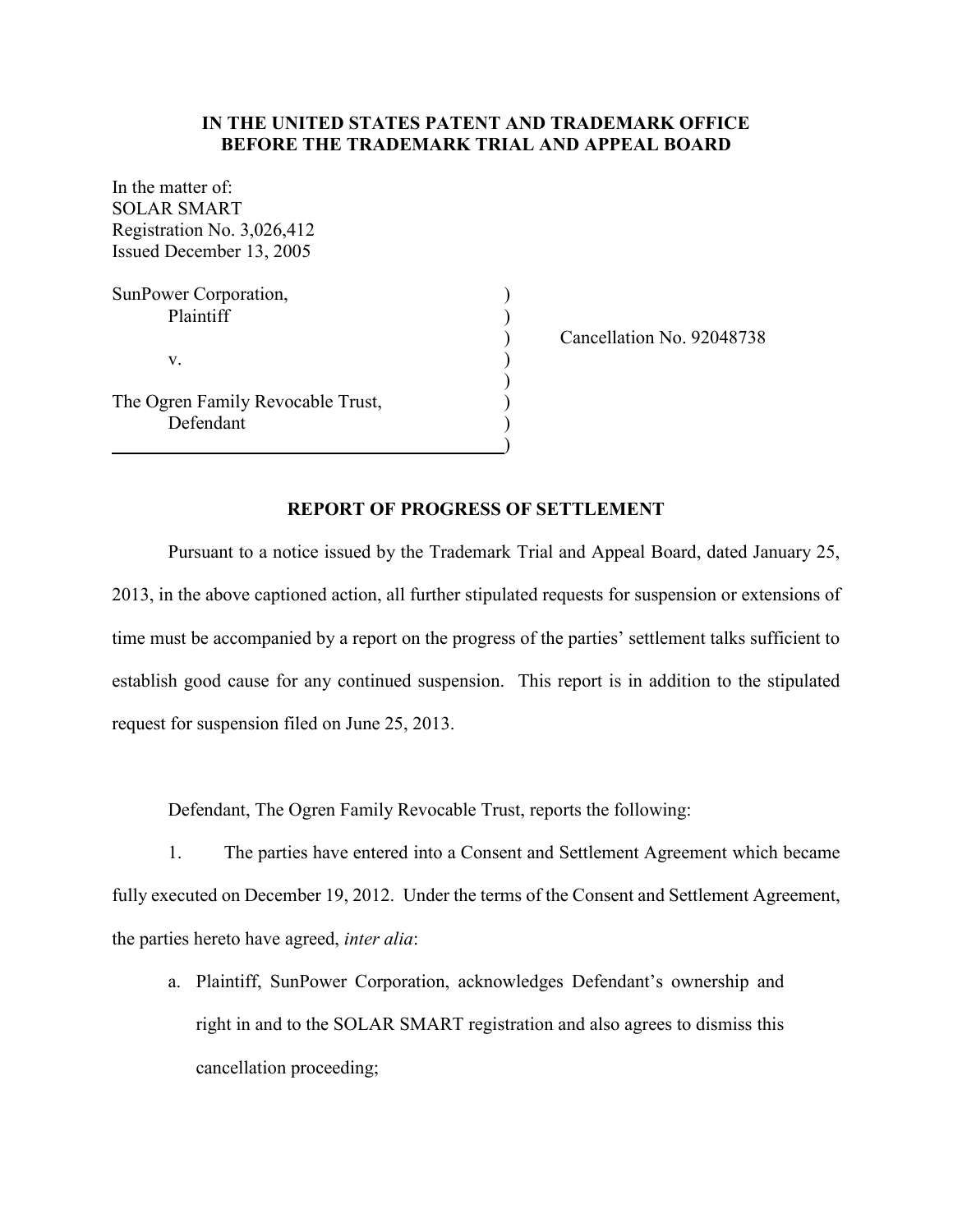- b. Defendant acknowledges Plaintiff's ownership and right in and to the mark SMARTER SOLAR, for which Plaintiff has applied for registration in Application Serial No. 76/674897, filed April 2, 2007, which application has been refused under Trademark Act §2(d) as being confusingly similar to Defendant's SOLAR SMART registration and further has been suspended during the pendency of this cancellation proceeding;
- c. Defendant agrees not to contest, challenge the use of, oppose the registration of, or seek cancellation of, the SMARTER SOLAR Application and further agrees to deliver, and has delivered, to Plaintiff a Letter of Consent to be filed in the SMARTER SOLAR application;
- d. Plaintiff agrees to dismiss this cancellation proceeding upon prosecution of the SMARTER SOLAR Application being resumed by the Examining Attorney and the §2(d0 refusal being removed.

2. Plaintiff has, on February 28, 2013, filed Letter of Consent in the SMARTER SOLAR application in conjunction with a request for removal of the suspension and removal of the  $\S2(d)$ refusal.

3. As indicated by the TSDR on even date herewith, no further action by the Examining Attorney has yet issued in the SMARTER SOLAR application in response to Plaintiff's request.

All issues between the parties hereto have been resolved. The parties await only the resumption of prosecution in Plaintiff's SMARTER SOLAR application and the expected removal of the §2(d) refusal therein over Defendant's registration. Until such time as the Examining Attorney issues a further action in Plaintiff's SMARTER SOLAR application, this cancellation proceeding should remain suspended to minimize the burden to the parties and conserve the resources of this board.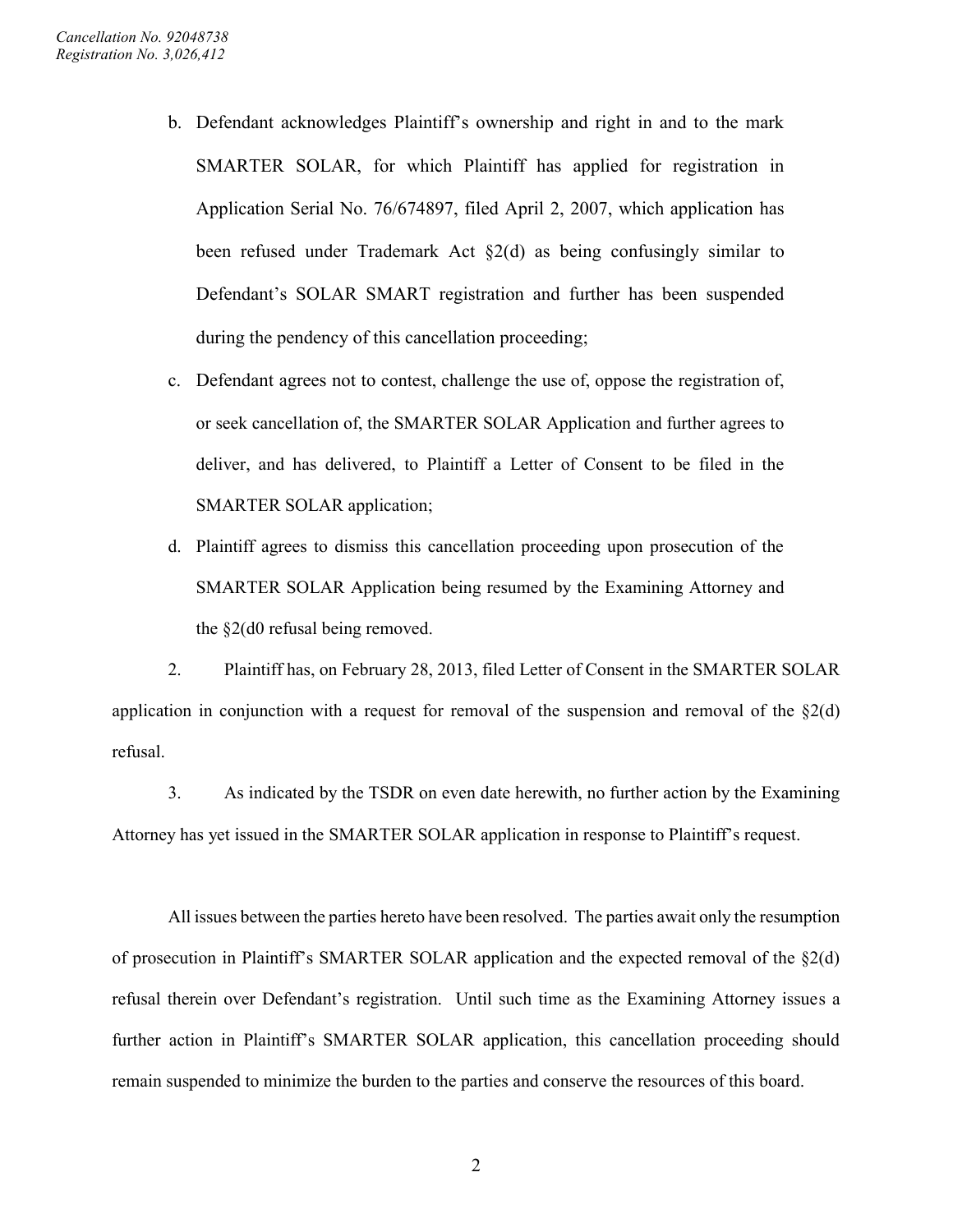Dated July 3, 2013 By: /atcascio/

Anthony T. Cascio (CA Bar No. 88062) Cascio & Zervas 485 Broadway Ave., Ste 800 Millbrae, CA 94030-1923 (650) 777-0071